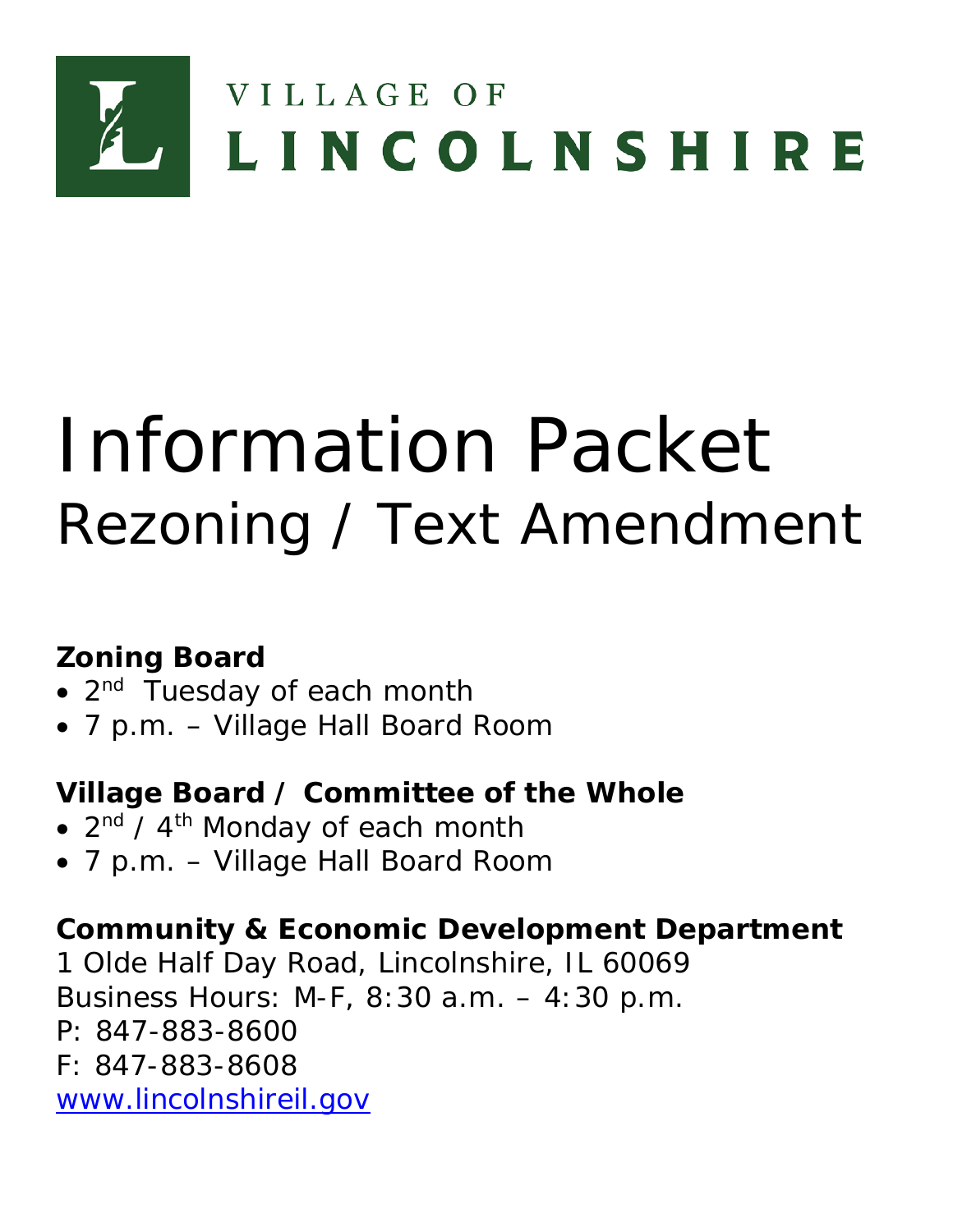## **STEP 1: PRELIMINARY STAFF REVIEW**

# **A. Applicant Due Diligence**

Applicants are encouraged to review [Section 2-6](https://www.lincolnshireil.gov/sitemedia/documents/quick_links/village-code/title-2/code0206.pdf) and [Section 6-14-3](https://www.lincolnshireil.gov/sitemedia/documents/quick_links/village-code/title-6/code0614.pdf) of the Lincolnshire Village Code to familiarize themselves with the Zoning Board purpose, administrative duties, and procedures. Additional information pertaining to the administration process for rezoning and text amendment requests can be found in  $S$ ection  $6-14-8$  and  $6-14-10$  of the Lincolnshire Village Code.

# **B. Initial Meeting with Staff**

A meeting with Community & Economic Development (CED) staff is recommended prior to submitting any application materials.

# **C. Preliminary Staff Review**

Before a request is scheduled on a meeting agenda, the following documents must be submitted in electronic PDF format to CED staff for review (additional materials may be required, as determined by CED staff):

- *Letter of Request***:** a letter summarizing the rezoning or text amendment request and detailed narrative outlining the reasons for the request.
- *Conceptual Site Plan (rezoning only, if development is proposed)***:** the general location and size of all buildings, parking and traffic circulation areas, landscaped areas, and preliminary site data chart must be provided on the conceptual plan.

Once the above materials have been reviewed for completeness, the applicant will receive review comments (if any) of items that require further attention prior to a pre-application meeting at the Village Board during a Committee of the Whole (COW) meeting (Step 2).

# **STEP 2: COMMITTEE OF THE WHOLE – PRE-APPLICATION MEETING**

Rezoning and text amendment applications are evaluated on a preliminary basis for initial comment and potential referral to advisory boards by the Village Board during their Committee of the Whole meeting  $(2<sup>nd</sup>$  and  $4<sup>th</sup>$  Mondays of each month).

**One electronic copy in PDF format** of the following materials must be submitted a **minimum of three weeks** prior to a regularly scheduled Committee of the Whole meeting for the pre-application meeting. All final materials must be submitted electronically in PDF format **a minimum of one week** prior to the meeting. Incomplete and/or late submittals are not accepted.

- *Letter of Request***:** a letter directed to the Mayor & Village Board of Trustees summarizing the rezoning or text amendment request and detailed narrative outlining the reasons for the request.
- *Conceptual Site Plan (rezoning only, if development is proposed)***:** the general location and size of all buildings, parking and traffic circulation areas, landscaped areas, and preliminary site data chart must be provided on the conceptual plan.

#### **STEP 3: APPLICATION & FEES**

Following the Village Board's referral during the pre-application meeting, the applicant shall submit the following prior to proceeding to the next step:

- Application: a completed **Planning & Zoning Application**.
- **Fees:** required fees (see page 4 of the Planning & Zoning Application).

# **STEP 4: PUBLIC NOTIFICATION**

Before the application is considered by the Zoning Board, the applicant must provide public notice of the public hearing. Once a public hearing date is determined, the applicant will receive an electronic copy of the public hearing language for use in mailing the required public notices to property owners of record for

1 Olde Half Day Road, Lincolnshire, IL 60069 [www.lincolnshireil.gov](http://www.lincolnshireil.gov/) P: 847-883-8600 F: 847-883-8608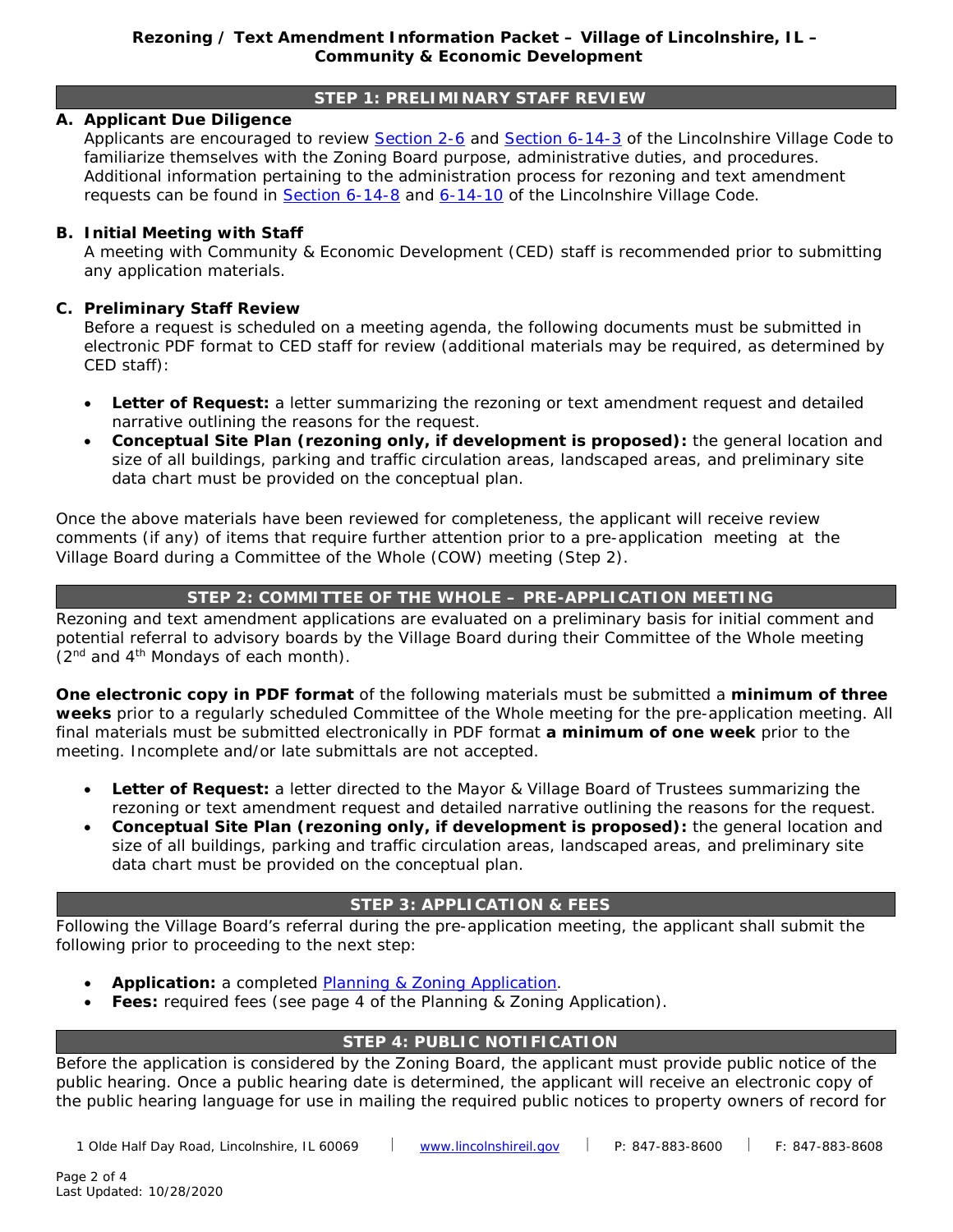### **Rezoning / Text Amendment Information Packet - Village of Lincolnshire, IL -Community & Economic Development**

surrounding parcels. Subject properties smaller than 3 acres require notification within 250 feet of the subject parcel. Subject properties that are 3 acres or larger require notification within 500 feet of the subject parcel. Public notice must be published in a newspaper of general circulation and letters mailed to property owners of record of surrounding lots 15-30 days prior to the public hearing via first-class or certified mail. The applicant must submit a completed Notification of Public Hearing Affidavit (see page 6 [of the Planning & Zoning Application\)](https://www.lincolnshireil.gov/sitemedia/documents/quick_links/permits-applications-policies/Plan_Zoning_App.pdf) to staff no later than four business days prior to the Zoning Board public hearing. **In order for staff to schedule a public hearing date, please refer to Step 5 below regarding materials and submittal deadline requirements**.

### **STEP 5: ZONING BOARD**

Following the Village Board's referral during the pre-application meeting at the Committee of the Whole meeting, the Zoning Board will hold a public hearing to consider the application and the findings of fact (see [Section 6-14-10](https://www.lincolnshireil.gov/sitemedia/documents/quick_links/village-code/title-6/code0614.pdf) of the Lincolnshire Village Code for the respective findings of fact for rezoning and text amendment requests). The materials identified below must be submitted for staff review for completeness and to determine the public hearing date of the Zoning Board ( $2<sup>nd</sup>$  Tuesday of the month).

**One electronic copy in PDF format** must be submitted a **minimum of three weeks** prior to a regularly scheduled Zoning Board meeting. All final materials must be submitted a **minimum of one week** prior to the meeting. Final materials should be shared **electronically in PDF format** as well as a **minimum of 12 paper copies** no larger than 11" x 17" format.

#### **A. Rezoning**

The applicant must submit detailed written evidence to support the findings of fact as described in [Section 6-14-10-D](https://www.lincolnshireil.gov/sitemedia/documents/quick_links/village-code/title-6/code0614.pdf) of the Lincolnshire Village Code for the Zoning Board's consideration at a public hearing. Each finding of fact must be specifically addressed in a written submittal and must also be presented by the applicant at the public hearing. The Zoning Board can consider making due allowance for any finding which cannot be entirely satisfied, provided the request is substantiated by the applicant. The Zoning Board may also recommend the adoption of an amendment changing the zoning classification of the property in question to any higher (i.e., more restrictive) classification than requested by the applicant.

- **Letter of Request:** a letter directed to the Zoning Board summarizing the rezoning request and detailed narrative outlining the reasons for the request.
- *Conceptual Site Plan:* the general location and size of all buildings, parking and traffic circulation areas, landscaped areas, and preliminary site data chart must be provided on the conceptual plan.
- *Findings of Fact for Rezoning:* see [Section 6-14-10-D](https://www.lincolnshireil.gov/sitemedia/documents/quick_links/village-code/title-6/code0614.pdf) of the Lincolnshire Village Code for findings of fact requirements.

# **B. Text Amendment**

The Village is authorized to amend the regulations of Title 6 (Zoning) of the Lincolnshire Village Code, provided the request is in the best interest of the Village. Applicants must submit detailed written evidence to support the findings of fact as described in [Section 6-14-10-C](https://www.lincolnshireil.gov/sitemedia/documents/quick_links/village-code/title-6/code0614.pdf) of the Lincolnshire Village Code for the Zoning Board's consideration at a public hearing. Each finding of fact must be specifically addressed in a written submittal and must also be presented by the applicant at the public hearing.

- *Letter of Request***:** a letter directed to Zoning Board summarizing the text amendment request and detailed narrative outlining the reasons for the request.
- *Findings of Fact for Text Amendment:* see [Section 6-14-10-C](https://www.lincolnshireil.gov/sitemedia/documents/quick_links/village-code/title-6/code0614.pdf) of the Lincolnshire Village Code for findings of fact requirements.

# **STEP 6: COMMITTEE OF THE WHOLE – FIRST READING**

Upon receiving a recommendation from the Zoning Board, the recommendation, findings of fact, and supporting documents will be forwarded to the Village Board during a Committee of the Whole meeting for final consideration. The Village Board will determine if the application will be placed on the Consent

1 Olde Half Day Road, Lincolnshire, IL 60069 | [www.lincolnshireil.gov](http://www.lincolnshireil.gov/) | P: 847-883-8600 | F: 847-883-8608